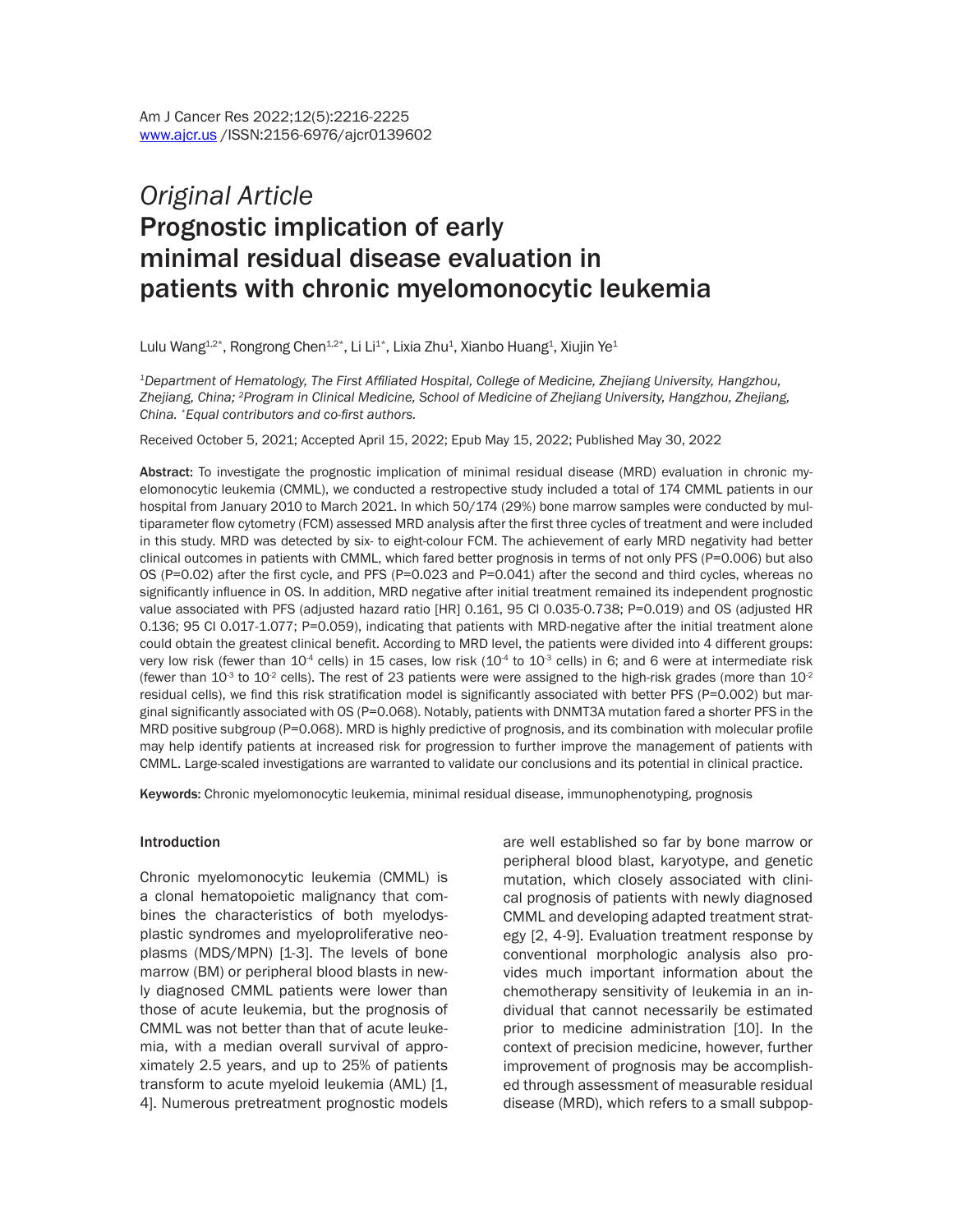ulation of neoplastic cells that is incapable to detect by conventional morphology analysis [10, 11], whereas they remains intratumoral heterogeneity of the primary tumor, allowing them to develop drug-resistance and evolution under continuous drug environment, and then regrow to become the dominant tumor population [12], subsequently drive disease progression or relapse. The persistence of MRD has been showed to be correlated with worse prognosis in certain malignant hematologies, including chronic myeloid leukemia (CML), acute myeloid leukemia (AML), and acute lymphoblastic leukemia (ALL) [10, 13, 14]. In the latest published European Leukemia Net MRD guidelines, it defined MRD-negative complete remission in acute leukemia as outcome definition [15-17]. Furthermore, higher levels of MRD before allogeneic stem cell transplant (allo-SCT) was associated with a higher relative risk for relapse and inferior outcome. Therefore, MRD is also useful in determining whether allo-HSCT should be performed [11, 18]. In recent years, MRD has been the strongest indicator for clinical outcome, after either chemotherapy alone or after allo-HSCT [11, 13, 19]. By contrast, little information is currently available concerning MRD profiles in CMML and the relationship between MRD in combination with genetic CMML subtypes and prognosis has not yet taken a hold.

In the current retrospective analysis, we aimed to examine the significance of immunophenotypically MRD levels so as to evaluate relavant prognosis in CMML patients. And it may help improve clinical risk stratification and decisionmaking in patients with CMML.

# Material and methods

#### *Patients*

A total of 174 patients who were newly diagnosed with CMML at the First Affiliated Hospital of Zhejiang University from January 2010 to March 2021 were enrolled, in which 50/174 (29%) patients were conducted by multiparameter flow cytometry (FCM) MRD analysis after the first three cycles of treatment and were included in this study. The diagnosis of CMML was established according to the current WHO criteria by a combination of clinical findings, morphologic evaluation of peripheral blood and bone marrow aspirate samples, and conventional cytogenetic and molecular analysis. Measured outcomes were progress-free survival (PFS) and overall survival (OS). PFS was defined as survival with no evidence of relapse or acute transformation. OS was defined as the time from dieases newly diagnosis to death, regardless of the cause. Minimal or measurable residual disease defined as posttherapy neoplastic cells remain at levels which are undetectable from cytomorphologic, whereas can be detected by FCM. MRD negative defines leukemic cells <0.01%, conversely, MRD positive defines leukemic cells higher than 0.01%. All patients had at least one BM aspirate specimens submitted for FCI analysis. The study was approved by the Institutional Review Board of the First Affiliated Hospital of Zhejiang University.

#### *MRD assessments*

We used six- to eight-colour FCM for bone marrow samples MRD levels assessement after treatment, which is able to identify cluster differentiation 1a (CD1a), CD2, sCD3, cCD3, CD4, CD5, CD7, CD8, CD34, CD45, CD56, CD99, CD117, HLA-DR and terminal deoxynucleotidyl transferase (TdT). We considered MRD positive when a cluster of >20 cells expressing two or more leukemia-associated immunophenotypic (LAIP) markers was detected at diagnosis. When patients who were lack of LAIP markers expression at diagnosis, MRD was considered as a population of cells that deviated from the normal pattern of antigen expression in a particular cell line at a particular stage of maturation compared to normal or regenerated BM. The MRD detection sensitivity was 0.01%.

At least 200000 samples were acquired for MRD analysis routinely. Homotypic control monoclonal antibodies were applied. Standardized measurements and routine quality control were carried out according to manufacturer recommendations. Samples were collected by a three-laser Navios instrument (Beckman Coulter, Fullerton, CA, USA).

#### *Statistical analysis*

The Chi-square test and Fisher's exact test and the t-test were performed for categorical and continuous variables to compare with the population between MRD negative group and MRD positive group. The Kaplan-Meier method and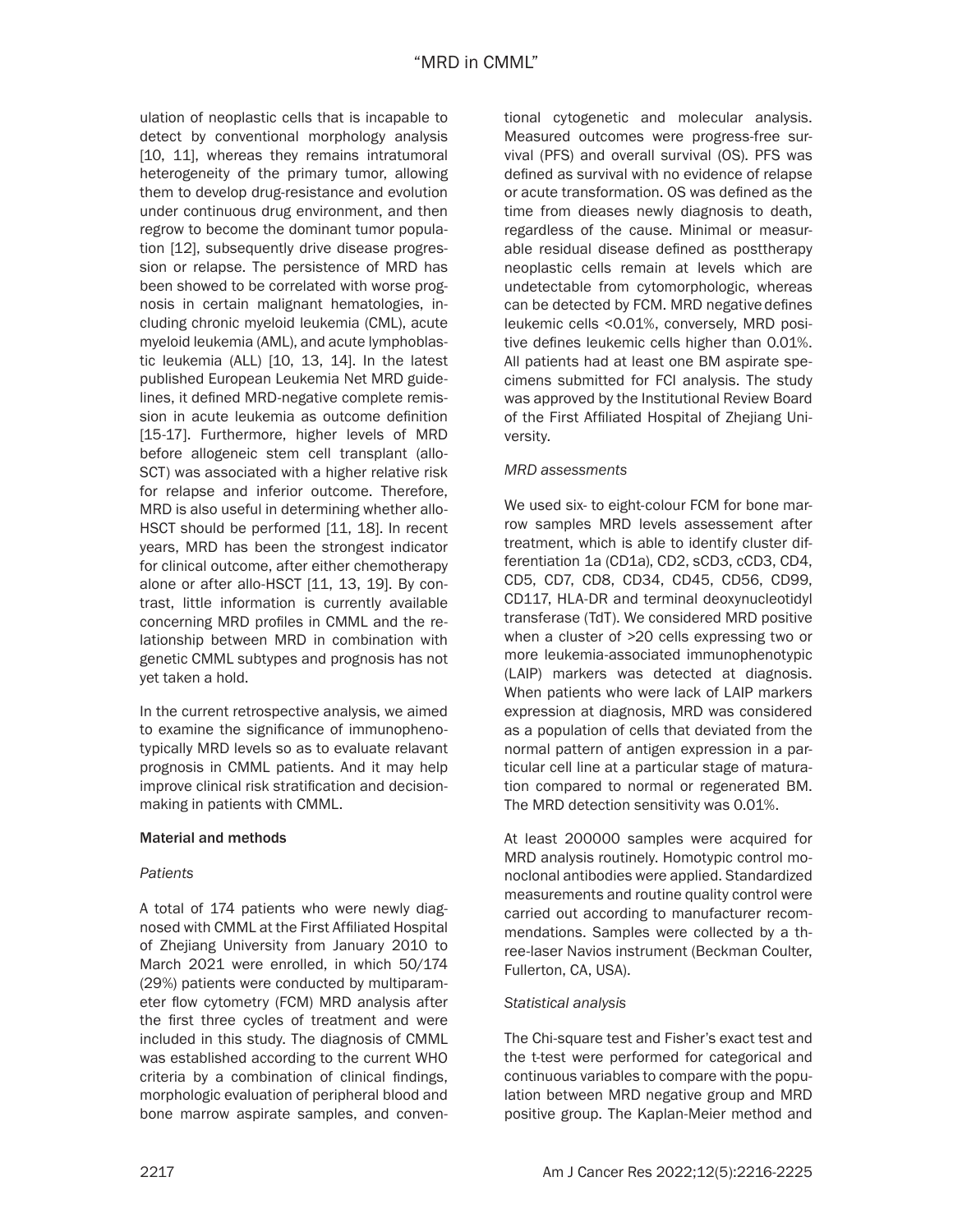the log-rank test were used in the survival analysis. Cox's proportional hazard regression model was applied for the multivariate analysis. Patients who were lost to follow-up were censored at the last contact date. A *P*-value of 0.05 or less was considered to be statistically significant. All the analyses mentioned above were performed using the SPSS (version 26; SPSS, IBM).

### **Results**

# *Baseline characteristics*

A total of 174 patients who were newly diagnosed with CMML were enrolled, in which 50/ 174 (29%) patients had BM aspirate specimen submitted for multiparametric flow cytometry immunophenotyping MRD analysis after treatment and were included in this study. Patients baseline clinical characteristics were summarized in Table 1. Which was incorporated followup time, patients' gender, age, percentage of BM blast, hemoglobin, platelet count, neutrophil count, numbers of allo-HSCT recipients, population distribution in CMML-specific risk classification and 2016 WHO subtype. The most common mutant genes detected (>4 cases) in 27 samples and karyotype are also included. The meidian follow-up time is 14 months. The median age of the total is 61.5 years old, with male to female ratio of 33:17. The median age is 62.5, which range from 22-81, twenty-two were younger than 60 and the remaining 27 patients were older than 60. We also compared the characteristics of patients with MRD negative group and MRD positive group after initial treatment in this table. Except that the median platelet counts in the MRD positive group were significantly lower than in the MRD negative group (P=0.005), there were no significant differences for followup time, patients' gender, age, percentage of BM blast, hemoglobin, platelet count, neutrophil count, numbers of allo-HSCT recipients, mutant genes, karyotype, population distribution of CMML-specific risk classification and WHO subtype between the two group.

*The presence of MRD negative after the first cycle treatment are correlated with best prognosis*

We investigated the outcomes of CMML patients who had MRD testing at least once after the first 3 cycles of treatment Figure 1. The median duration of overall survival was 27.7 months. Patients who achieved MRD negative after the first cycle treatment have superior OS (P=0.02) and PFS (P=0.006) (Figure 1A and 1B) than MRD positive patients. The patients also have superior PFS (P=0.023 and 0.041) (Figure 1C and 1D) if they achieved MRD negative after 2 and 3 cycle treatment, however, they showed no difference in OS. In our study, patients who did not achieve MRD negative untill 3 cycle treatment had worst outcome, they were high at risk for disease progression, and with overall survival similar to those with persistence MRD positive. In addition, Cox's proportional hazard regression model was applied for the multivariate analysis, MRD negative after initial treatment (adjusted for gender) is the independent predictive factor associated with PFS (adjusted HR 0.161, 95 CI 0.035-0.738; P=0.019) and OS (adjusted HR 0.136, 95 CI 0.017-1.077; P=0.059) (data not show). Therefore, patients with MRDnegative after the initial treatment alone could obtain the greatest clinical benefit. Furthermore, patients who achieved MRD-negative after initial treatment favored longer posttransplantation OS (P=0.28) and PFS (P=0.15) than MRD-positive patients, although the difference did not show statistically significant.

In MRD positive subgroup, patients with DN-MT3A mutation have a shorter PFS. Based on the complexity of the relationship between genetics and prognosis in chronic myelomonocytic leukemia [20, 21], we went a step further to see if patients with different genetic mutations in MRD positive subgroup after initial treatment had different outcomes. Of interest, patients with DNMT3A mutation fared a shorter PFS in the MRD positive subgroup (P=0.068) (Figure 1E), whereas no such difference was discovered in OS. And there was no statistical difference between TET2, ASXL1 and NRAS, even chromosome karyotyping and prognosis.

# *MRD level after initial treatment better reflects prognosis of PFS than OS*

According to MRD level, we divided the patients into 4 different groups: very low risk (fewer than 10<sup>-4</sup> cells) in 15 cases, two relapsed and 1 died; low risk  $(10^{-4}$  to  $10^{-3}$  cells) in 6, among 4 underwent disease progression (relapsed in 2 cases, transformed to AML in 2 cases). The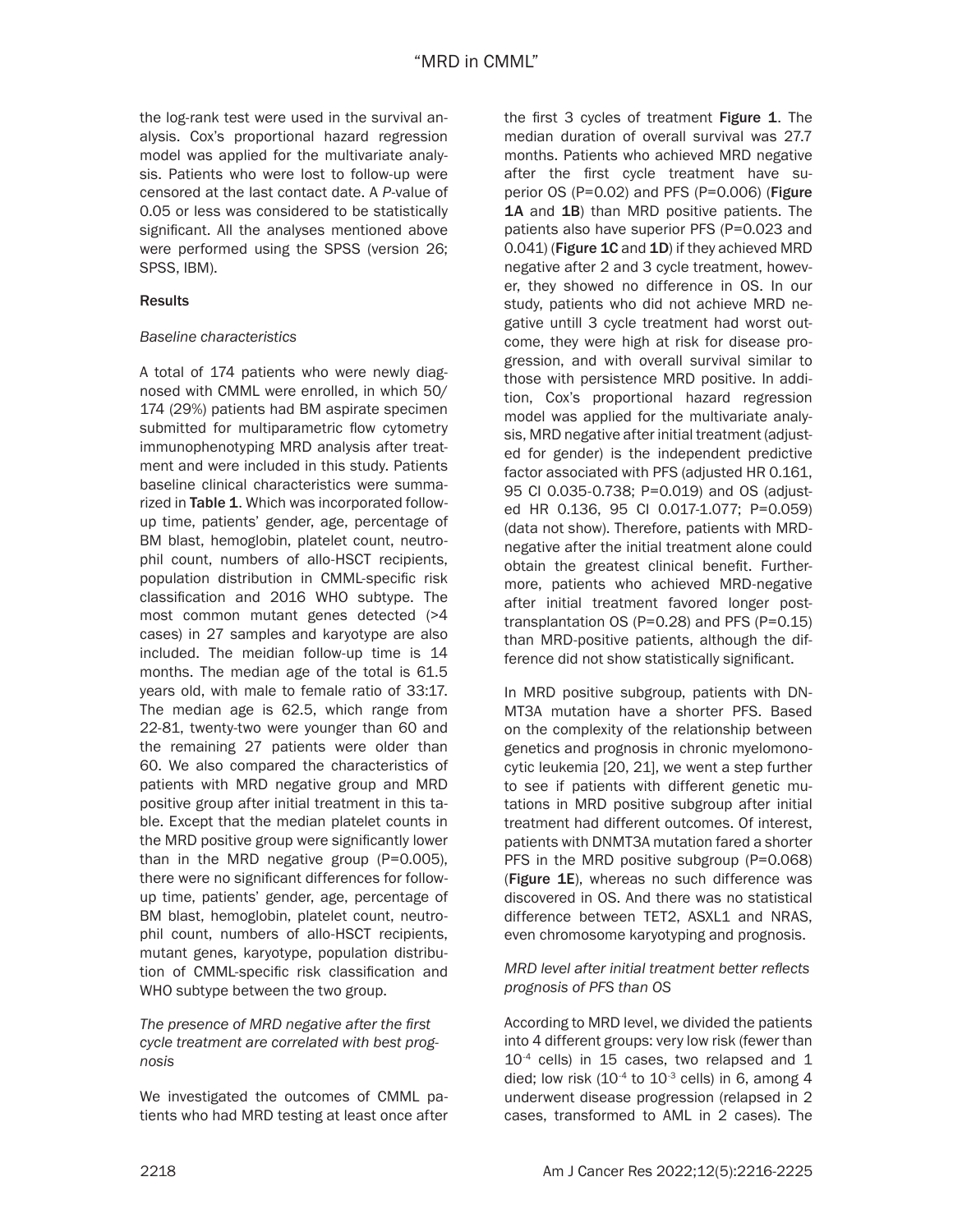| Characteristic                           | Patients (N=50)    | MRD negative<br>$(N=15)$ | MRD positive<br>$(N=35)$ | P value |
|------------------------------------------|--------------------|--------------------------|--------------------------|---------|
| Follow-up, median (range), mo            | 14 (0.7-39.1)      | 17.5 (2-33.4)            | 10.4 (0.7-39.1)          | .25     |
| Sex, n (%)                               |                    |                          |                          | .474    |
| Male                                     | 33(66)             | 11(22)                   | 22(44)                   |         |
| Female                                   | 17(24)             | 4(8)                     | 13(26)                   |         |
| Age, years                               |                    |                          |                          | .239    |
| Median, (range)                          | 62.5 (22-81)       | 59 (22-81)               | 69 (30-78)               |         |
| $≤60$                                    |                    | 5                        | 18                       |         |
| $>60$                                    |                    | 10                       | 17                       |         |
| Bone marrow blasts, %                    |                    |                          |                          | .123    |
| Median, (range)                          | $8.75(1.5-19.0)$   | $7.5(1.5-14.5)$          | $9.5(3.0-19.0)$          |         |
| Hemoglobin, g/L                          |                    |                          |                          | .727    |
| Median, (range)                          | 92 (41-140)        | 99.5 (41-138)            | 84.5 (43-140)            |         |
| Platelets, $\times$ 10 $^9$ /L           |                    |                          |                          | .005    |
| Median, (range)                          | 66 (4-443)         | 163.5 (23-443)           | 49.5 (4-358)             |         |
| Neutrophils, × 10 <sup>9</sup> /L        |                    |                          |                          | .807    |
| Median, (range)                          | 11.68 (0.5-123.3)  | 12.04 (2.3-88.1)         | 11.25 (0.5-123.3)        |         |
| CMML-specific risk classification: n (%) |                    |                          |                          | .663    |
| Low                                      | 38 (76)            | 13 (26)                  | 25(50)                   |         |
| Median                                   | 6(12)              | 1(2)                     | 5(10)                    |         |
| High                                     | 6(12)              | 1(2)                     | 5(10)                    |         |
| 2016 WHO subtype, n (%)                  |                    |                          |                          | .944    |
| dCMML                                    | 13(26)             | 4(8)                     | 9(18)                    |         |
| pCMML                                    | 37(74)             | 11(22)                   | 26 (52)                  |         |
| Allo-HSCT, n (%)                         |                    |                          |                          | .705    |
| <b>YES</b>                               | 9(18)              | 2(4)                     | 7(14)                    |         |
| NO                                       | 41 (82)            | 13 (26)                  | 28 (56)                  |         |
| Genetic mutation, n (%)                  | 27 cases aviliable |                          |                          |         |
| TET <sub>2</sub>                         |                    |                          |                          | .636    |
| Positive                                 |                    | 3(11)                    | 9(33)                    |         |
| Negative                                 |                    | 4(15)                    | 11(41)                   |         |
| ASXL1                                    |                    |                          |                          | .633    |
| Positive                                 |                    | 3(11)                    | 5(19)                    |         |
| Negative                                 |                    | 4(15)                    | 15 (56)                  |         |
| <b>NRAS</b>                              |                    |                          |                          | .580    |
| Positive                                 |                    | 2(7)                     | 3(11)                    |         |
| Negative                                 |                    | 5(19)                    | 17 (63)                  |         |
| DNMT3A                                   |                    |                          |                          | .155    |
| Positive                                 |                    | $\mathsf{O}\xspace$      | 6(22)                    |         |
| Negative                                 |                    | 7(26)                    | 14 (52)                  |         |
| Karyotype, n (%)                         |                    |                          |                          | .304    |
| Normal                                   | 38 (76)            | 13 (26)                  | 25(50)                   |         |
| Abnormal                                 | 12(24)             | 2(4)                     | 10 (20)                  |         |

remaining two were died; and 6 were at intermediate risk (fewer than  $10^{-3}$  to  $10^{-2}$  cells), two underwent disease progression (relapsed in 1 cases, transformed to AML in 1 cases). One occurred early death after transplantation. The rest of 23 patients were were assigned to the high-risk grades (more than  $10^{-2}$  residual cells), and 7 cases progressed (relapsed in 1 cases,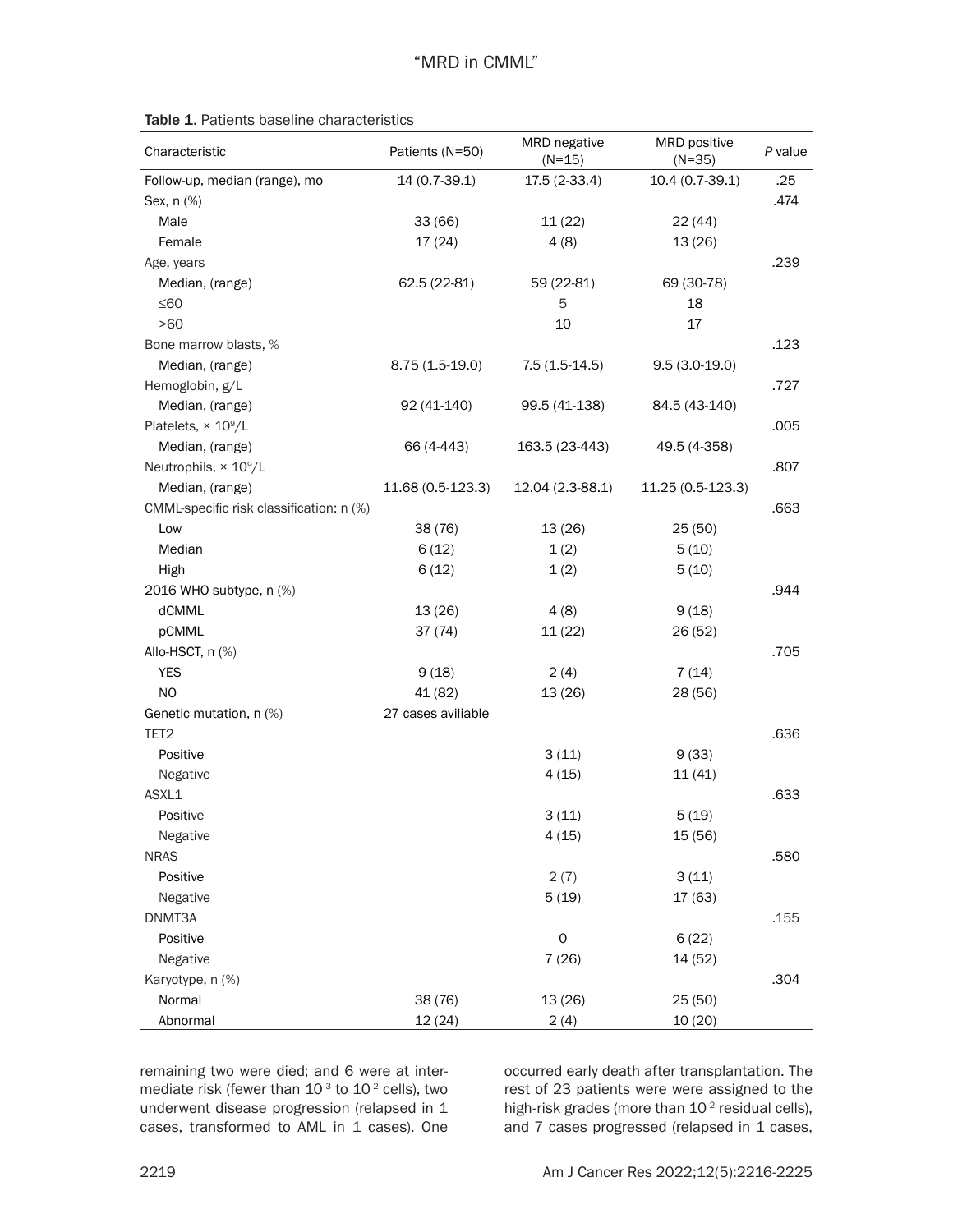

Figure 1. PFS (A) and OS (B) in MRD negative vs MRD positive after first treatment; PFS (C) and PFS (D) in MRD negative vs MRD positive after two and three cycles treatment, respectively; PFS (E) of patients with DNMT3A mutation in MRD positive subgroup; PFS (F) in 4 subgroups according to MRD level after first treatment.

transform to AML in 6 cases) and 7 died. We find this risk stratification model were significantly associated with PFS (P=0.002) but marginal significantly associated with OS (Figure 1F). Therefore, risk stratification according to MRD level is a powerful predictor of PFS than OS.

#### **Discussion**

The results from this analysis show early MRD negative achieved facilitates prediction outcome of both OS and EFS in CMML. While 2 or more cycles are required to achieve MRD negative is associated with higher risk of progression and poorer survival. In the professor Feller's finding of 72 AML patients, which the percentage of MRD in BM after the first cycle (P=0.002, cutoff level of 1%), second cycle (P=0.0011, cutoff level of 0.14%) and third cycle chemotherapy (P=0.0011, cutoff level of 0.11%) all strongly correlated with relapse-free survival [22]. It may attribute to drugs available now have less impact on this disease that fail to alter the disease course or affect mutation allele burdens [23]. Early response to therapy is an important prognostic factor in leukemia [24], which we have also verified in CMML. However, the propotions of early MRD negative patients in our cohort account for only a small part, even less than a half. Therefore, there is an unmet need for optimizing treatment modalities, such as hypomethylating agents, as well as elucidating possible targets unique to the CMML clone, which could substantially improve survival and quality of life of CMML patients. Clinical trials dedicated specifically to CMML are needed to explore the efficacy and safety of novel treatment modalities [24, 25].

In addition, MRD negative patients should be given full consideration whether to perform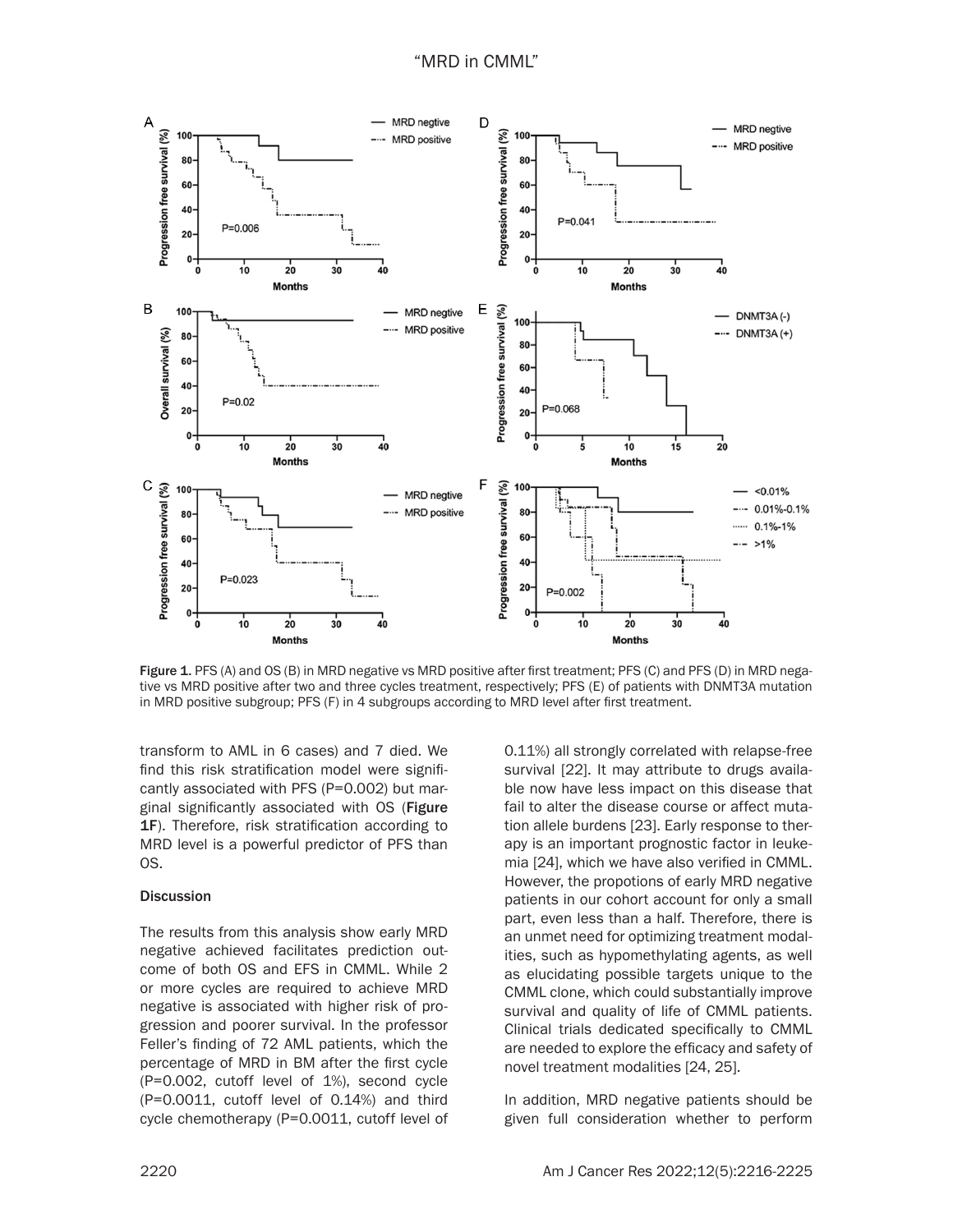hematopoietic stem cell transplantation, since it is the only therapeutic option that remains the potential for cure intent [2], and earlier transplantation in the course favoured better clinical benefit, especially in high risk group [14, 26-29]. Besides, multiple retrospective investigations have been launched to estimate the efficacy of allo-SCT in this disease. Patients in chronic phase achieved superior 5-year OS over post CMML-blast transformation after HSCT (51% vs 19%), underscoring the urgency of early allo-HSCT intervention [23, 28]. The European Group for Blood and Marrow Transplantation report, a largest to-date study of 513 CMML patients, reported the 4-year estimated RFS and OS of 27% and 33%, respectively. On multivariable analysis, achieving a morphological complete response (CR) when pretransplant was the sole statistically significant prognostic factor [2, 30]. However, morphological assessment is a rough measures method of assessing remission status, with poor sensitivity and significant differences between observers. MRD dectection is a more precise technique, which is measurable clinically relevant amounts of malignant cells (as many as 10<sup>10</sup> leukemic cells) when standard cytomorphologic analysis is incapable to detect [10, 31]. Although the significance of MRD analysis in pre-transplantation CMML patients has yet not been well established, the evidence of the value of MRD after transplantation is convincing in several other hematology diseases, such as ALL [11, 32], AML, MDS [33, 34]. In ALL, Bader et al. indicated that higher pre-HSCT MRD level was closely related with inferior event-free survival (EFS) [32]. Shen et al. also disclosed that patients who proceed to transplant with MRD positivity had a significantly higher rate of relapse (HR=3.26; P<0.05), lower relapse-free survival (RFS) (HR=2.53; P<0.05), and lower overall survival (OS) (HR=1.98; P< 0.05) than of negative MRD [11, 35]. In the setting of allo-HSCT, those AML patients with MRD-positive morphologic remission have been shown to be high at risk for relapse, and the 3-year overall survival was resemble to those with active AML (>5% marrow blasts by morphology), while MRD-negative remission patients have markly superior clinical outcome [36-38]. The GIMEMA adult AML1310 trial disclosed that, however, patients who in intermediate risk group can avoid perform allo-HSCT if MRD is undetectable, in MRD positive ones allo-SCT can actually acquire clinical benefit such as prolonged OS and DFS similar to those of the MRD-negative category [37, 39, 40]. Thus, MRD status is also applicable for the decision of whether to perform allo-HSCT. In our study, MRD-negative patients after the initial treatment favoured better OS (P=0.28) and EFS (P=0.10) after transplantation when compared to MRD-positive patients. However, these difference did not reach statistical significance, possibly due to the fact that only 9 allo-HSCT patients in our analysis. Larger population studies are urgently needed for confirmation. In addition, MRD monitoring can be used as a promising predictor tool of impending disease progression and should be part of routine follow-up for allo-HSCT recipients of CMML, although retrospective analysis available now is lacking, it has been well applicated into clinical practice in ALL [41, 42] and AML [10, 17, 18].

The present study also disclosed that MRD monitoring derived from initial therapy response is a robust indicator in predicting disease progression. Furthermore, a personalized therapeutic schedule asks for risk stratification. High-dose chemotherapy, combination acute myeloid leukemia-type therapy, earlier allo-HSCT might be applied for higher percentage of MRD patients. Clinical trials is an attractive alternative approach and should be considered if available because the overall outcome of therapeutic interventions are far from optimal [26, 43].

In addition, the understanding of MRD is inseparable from understanding intratumoral heterogeneity-the driving force behind minimal residual disease-vital for the identification of resistance drivers that results from branching evolution. In fact, this has already been well-explored in several solid tumors, such as prostate cancers [44] and lung cancers [12]. More recently, Wilkinson et al. confirmed that nascent prostate cancer heterogeneity drives evolution and resistance to intense hormonal therapy. According to their study, tumor heterogeneity, manifested as tumor genomic and histological diversity at baseline, was positively correlated with residual diseases, which increased the risk of drug resistance due to greater tumor subclones as well as a more complex branching evolutionary path, while patients with mini-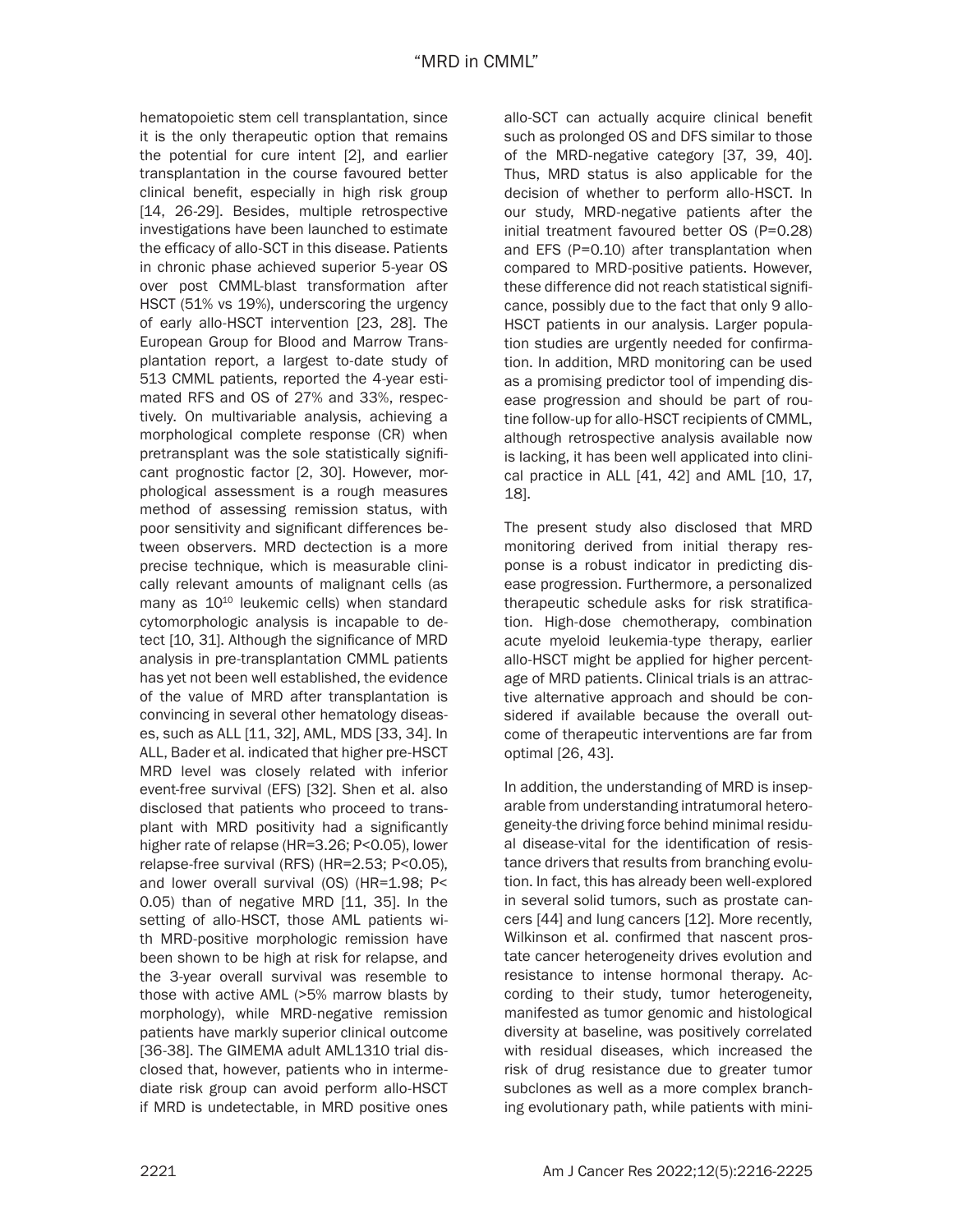mal residual disease had a lower recurrence rate after treatment [44]. Furthermore, intratumoral heterogeneity and tumor evolution can propelled by multiple factors, such as genome doubling, mutational burden, and somatic copy number alterations [12]. Indeed, When Wilkinson et al. performed whole exome sequencing and immunohistochemistry to identify potential molecular differences between exceptional responder (ER) and incomplete and nonresponder (INR) cases, where hot-spot mutations to TP53 and loss of chromosome 10q were significantly enriched in the INR group (P=0.044 and P=0.023, respectively) [44]. In the present study, we also found patients with DNMT3A mutation in MRD positive population may more likely to suffer from disease progression (P= 0.068), though there was no statistical difference between MRD positive group and MRD positive group. In addition, although clinical researchers have always taken the post-treatment MRD levels as an indicator of therapeutic efficacy in hematological malignancies [45- 48], the mechanism of the intratumor heterogeneity driven MRD and drug resistance has not been well-elucidated, which will be the focus of our following research. In the context of multiregion whole genome and whole exome sequencing methods, as well as emerging technologies such as liquid biopsy and single cell methods available, the study of targetable drivers of MRD demonstrates a promising prospect not only in CMML but also in all maligment hematologies.

In conclusion, early MRD assement can offer reliable prognostic imformation in CMML. In future studies, risk stratification should be based not only on risk assessment at diagnosis, but also on MRD as a treatment-dependent prognostic factor. Besides, the relationship between intratumor heterogeneity drivers of MRD and drug resistance seems to be a promising prospect in maligment hematologies. However, this study exists several limitations mainly related to cohort design and its retrospective nature, thereby allowing intrinsic biases that may affect the results. Firstly, a relatively small sample size of 50 CMML patients had MRD data available for analysis, no definitive conclusion can be drawn. Large-scaled studies are warranted to validate our conclusions and its potential in clinical practice. Further, our findings that rely on the clinical manifestation and laboratory test results require external validation.

# Acknowledgements

This study was supported by the Natural Science Foundation of China (No. 81900152), the Natural Science Foundation of Zhejiang Province (No. LQ19H080005 and No. LY19H-080005), and the Health Department of Zhejiang Province (No. 2020KY113).

#### Disclosure of conflict of interest

None.

Address correspondence to: Xiujin Ye and Xianbo Huang, Department of Hematology, The First Affiliated Hospital, College of Medicine, Zhejiang University, 79# Qingchun Road, Hangzhou 310003, Zhejiang, China. Tel: +86-571-87236702; Fax: +86- 571-87235560; E-mail: yxjsunny@zju.edu.cn (XJY); Tel: +86-571-87235875; Fax: +86-571-87235560; E-mail: huangxb888@zju.edu.cn (XBH)

#### **References**

- [1] Xu R, Li M, Wu P, Deng C, Geng S, Huang X, Weng J and Du X. Hypomethylating agents in the treatment of chronic myelomonocytic leukemia: a meta-analysis and systematic review. Hematology 2021; 26: 312-320.
- [2] Tremblay D, Rippel N, Feld J, El Jamal SM and Mascarenhas J. Contemporary risk stratification and treatment of chronic myelomonocytic leukemia. Oncologist 2021; 26: 406-421.
- [3] Itzykson R, Duchmann M, Lucas N and Solary E. CMML: clinical and molecular aspects. Int J Hematol 2017; 105: 711-719.
- [4] Thomopoulos TP, Bouhla A, Papageorgiou SG and Pappa V. Chronic myelomonocytic leukemia - a review. Expert Rev Hematol 2021; 14: 59-77.
- [5] Hunter A and Padron E. Genomic landscape and risk stratification in chronic myelomonocytic leukemia. Curr Hematol Malig Rep 2021; 16: 247-255.
- [6] Chan O, Renneville A and Padron E. Chronic myelomonocytic leukemia diagnosis and management. Leukemia 2021; 35: 1552-1562.
- [7] Bewersdorf JP and Zeidan AM. Risk-adapted, individualized treatment strategies of Myelodysplastic Syndromes (MDS) and Chronic Myelomonocytic Leukemia (CMML). Cancers (Basel) 2021; 13: 610.
- [8] Germing U, Kündgen A and Gattermann N. Risk assessment in chronic myelomonocytic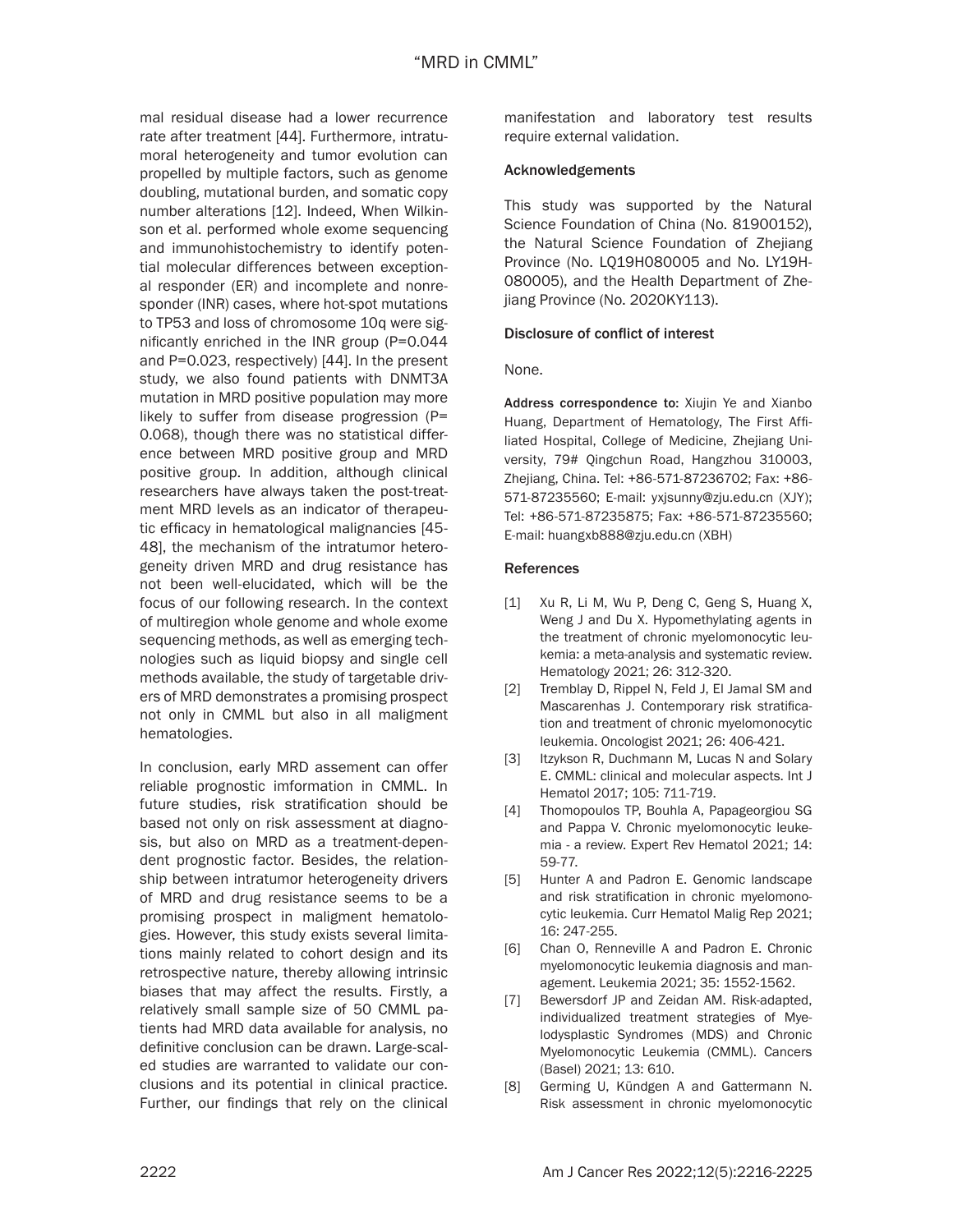leukemia (CMML). Leuk Lymphoma 2004; 45: 1311-1318.

- [9] Kaivers J, Schuler E, Hildebrandt B, Betz B, Rautenberg C, Haas R, Kobbe G, Gattermann N and Germing U. Improving the accuracy of prognostication in chronic myelomonocytic leukemia. Expert Rev Anticancer Ther 2020; 20: 703-714.
- [10] Short NJ, Zhou S, Fu C, Berry DA, Walter RB, Freeman SD, Hourigan CS, Huang X, Nogueras Gonzalez G, Hwang H, Qi X, Kantarjian H and Ravandi F. Association of measurable residual disease with survival outcomes in patients with acute myeloid leukemia: a systematic review and meta-analysis. JAMA Oncol 2020; 6: 1890-1899.
- [11] Sun YQ, Li SQ, Zhao XS and Chang YJ. Measurable residual disease of acute lymphoblastic leukemia in allograft settings: how to evaluate and intervene. Expert Rev Anticancer Ther 2020; 20: 453-464.
- [12] Lim ZF and Ma PC. Emerging insights of tumor heterogeneity and drug resistance mechanisms in lung cancer targeted therapy. J Hematol Oncol 2019; 12: 134.
- [13] Campana D. Minimal residual disease. Leuk Suppl 2012; 1: S3-4.
- [14] Schwind S, Jentzsch M, Bach E, Stasik S, Thiede C and Platzbecker U. Use of minimal residual disease in acute myeloid leukemia therapy. Curr Treat Options Oncol 2020; 21: 8.
- [15] Czyz A and Nagler A. The role of measurable residual disease (MRD) in hematopoietic stem cell transplantation for hematological malignancies focusing on acute leukemia. Int J Mol Sci 2019; 20: 5362.
- [16] Döhner H, Estey E, Grimwade D, Amadori S, Appelbaum FR, Büchner T, Dombret H, Ebert BL, Fenaux P, Larson RA, Levine RL, Lo-Coco F, Naoe T, Niederwieser D, Ossenkoppele GJ, Sanz M, Sierra J, Tallman MS, Tien HF, Wei AH, Löwenberg B and Bloomfield CD. Diagnosis and management of AML in adults: 2017 ELN recommendations from an international expert panel. Blood 2017; 129: 424-447.
- [17] Schuurhuis GJ, Heuser M, Freeman S, Béné MC, Buccisano F, Cloos J, Grimwade D, Haferlach T, Hills RK, Hourigan CS, Jorgensen JL, Kern W, Lacombe F, Maurillo L, Preudhomme C, van der Reijden BA, Thiede C, Venditti A, Vyas P, Wood BL, Walter RB, Döhner K, Roboz GJ and Ossenkoppele GJ. Minimal/measurable residual disease in AML: a consensus document from the European leukemiaNet MRD working party. Blood 2018; 131: 1275- 1291.
- [18] Buckley SA, Wood BL, Othus M, Hourigan CS, Ustun C, Linden MA, DeFor TE, Malagola M, Anthias C, Valkova V, Kanakry CG, Gruhn B,

Buccisano F, Devine B and Walter RB. Minimal residual disease prior to allogeneic hematopoietic cell transplantation in acute myeloid leukemia: a meta-analysis. Haematologica 2017; 102: 865-873.

- [19] Diamond BT, Rustad E, Maclachlan K, Thoren K, Ho C, Roshal M, Ulaner GA and Landgren CO. Defining the undetectable: the current landscape of minimal residual disease assessment in multiple myeloma and goals for future clarity. Blood Rev 2021; 46: 100732.
- [20] Patel AB and Deininger MW. Genetic complexity of chronic myelomonocytic leukemia. Leuk Lymphoma 2021; 62: 1031-1045.
- [21] Jian J, Qiao Y, Li Y, Guo Y, Ma H and Liu B. Mutations in chronic myelomonocytic leukemia and their prognostic relevance. Clin Transl Oncol 2021; 23: 1731-1742.
- [22] Feller N, van der Pol MA, van Stijn A, Weijers GW, Westra AH, Evertse BW, Ossenkoppele GJ and Schuurhuis GJ. MRD parameters using immunophenotypic detection methods are highly reliable in predicting survival in acute myeloid leukaemia. Leukemia 2004; 18: 1380-1390.
- [23] Lasho T and Patnaik MM. Novel therapeutic targets for chronic myelomonocytic leukemia. Best Pract Res Clin Haematol 2021; 34: 101244.
- [24] San Miguel JF, Vidriales MB, López-Berges C, Díaz-Mediavilla J, Gutiérrez N, Cañizo C, Ramos F, Calmuntia MJ, Pérez JJ, González M and Orfao A. Early immunophenotypical evaluation of minimal residual disease in acute myeloid leukemia identifies different patient risk groups and may contribute to postinduction treatment stratification. Blood 2001; 98: 1746-1751.
- [25] San Miguel JF, Martínez A, Macedo A, Vidriales MB, López-Berges C, González M, Caballero D, García-Marcos MA, Ramos F, Fernández-Calvo J, Calmuntia MJ, Diaz-Mediavilla J and Orfao A. Immunophenotyping investigation of minimal residual disease is a useful approach for predicting relapse in acute myeloid leukemia patients. Blood 1997; 90: 2465-2470.
- [26] Kröger N, Zabelina T, Guardiola P, Runde V, Sierra J, Van Biezen A, Niederwieser D, Zander AR and De Witte T. Allogeneic stem cell transplantation of adult chronic myelomonocytic leukaemia. A report on behalf of the Chronic Leukaemia Working Party of the European Group for Blood and Marrow Transplantation (EBMT). Br J Haematol 2002; 118: 67-73.
- [27] Gagelmann N, Bogdanov R, Stölzel F, Rautenberg C, Panagiota V, Becker H, Radujkovic A, Luft T, Christopeit M, Finke J, Platzbecker U, Ditschkowski M, Schroeder T, Koldehoff M, Heuser M, Kobbe G, Beelen DW, Germing U and Kröger N. Long-term survival benefit after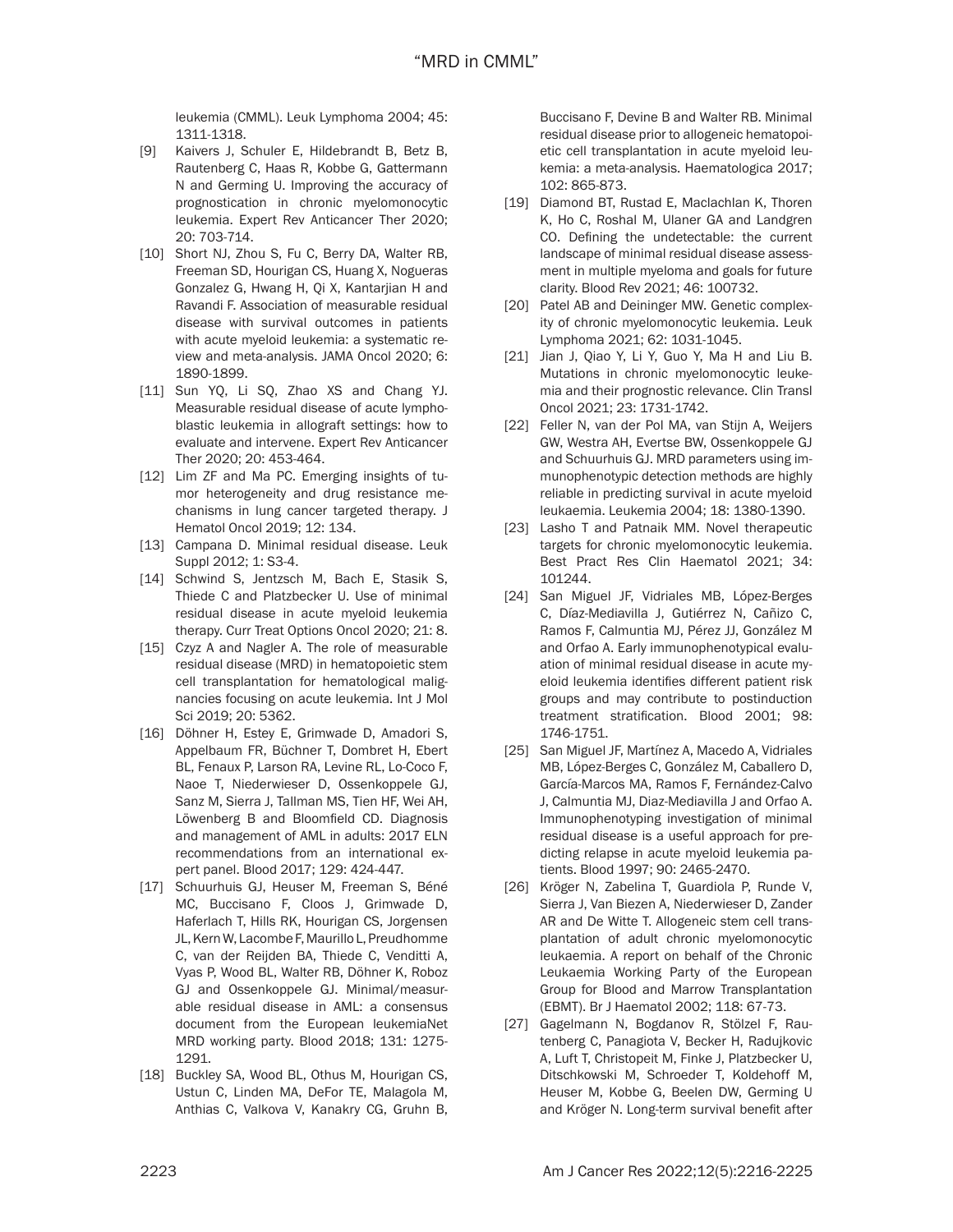allogeneic hematopoietic cell transplantation for chronic myelomonocytic leukemia. Transplant Cell Ther 2021; 27: 95.e91-95.e94.

- [28] Pophali P, Matin A, Mangaonkar AA, Carr R, Binder M, Al-Kali A, Begna KH, Reichard KK, Alkhateeb H, Shah MV, Tefferi A, Hogan WJ, Litzow MR and Patnaik MM. Prognostic impact and timing considerations for allogeneic hematopoietic stem cell transplantation in chronic myelomonocytic leukemia. Blood Cancer J 2020; 10: 121.
- [29] Patnaik MM and Tefferi A. Chronic Myelomonocytic leukemia: 2020 update on diagnosis, risk stratification and management. Am J Hematol 2020; 95: 97-115.
- [30] de Witte T, Bowen D, Robin M, Malcovati L, Niederwieser D, Yakoub-Agha I, Mufti GJ, Fenaux P, Sanz G, Martino R, Alessandrino EP, Onida F, Symeonidis A, Passweg J, Kobbe G, Ganser A, Platzbecker U, Finke J, van Gelder M, van de Loosdrecht AA, Ljungman P, Stauder R, Volin L, Deeg HJ, Cutler C, Saber W, Champlin R, Giralt S, Anasetti C and Kröger N. Allogeneic hematopoietic stem cell transplantation for MDS and CMML: recommendations from an international expert panel. Blood 2017; 129: 1753-1762.
- [31] Sanz MA and Sempere A. Immunophenotyping of AML and MDS and detection of residual disease. Baillieres Clin Haematol 1996; 9: 35-55.
- [32] Bader P, Salzmann-Manrique E, Balduzzi A, Dalle JH, Woolfrey AE, Bar M, Verneris MR, Borowitz MJ, Shah NN, Gossai N, Shaw PJ, Chen AR, Schultz KR, Kreyenberg H, Di Maio L, Cazzaniga G, Eckert C, van der Velden VHJ, Sutton R, Lankester A, Peters C, Klingebiel TE, Willasch AM, Grupp SA and Pulsipher MA. More precisely defining risk peri-HCT in pediatric ALL: pre- vs post-MRD measures, serial positivity, and risk modeling. Blood Adv 2019; 3: 3393-3405.
- [33] Rautenberg C, Lauseker M, Kaivers J, Jäger P, Fischermanns C, Pechtel S, Haas R, Kobbe G, Germing U and Schroeder T. Prognostic impact of pretransplant measurable residual disease assessed by peripheral blood WT1-mRNA expression in patients with AML and MDS. Eur J Haematol 2021; 107: 283-292.
- [34] Platzbecker U, Middeke JM, Sockel K, Herbst R, Wolf D, Baldus CD, Oelschlägel U, Mütherig A, Fransecky L, Noppeney R, Bug G, Götze KS, Krämer A, Bochtler T, Stelljes M, Groth C, Schubert A, Mende M, Stölzel F, Borkmann C, Kubasch AS, von Bonin M, Serve H, Hänel M, Dührsen U, Schetelig J, Röllig C, Kramer M, Ehninger G, Bornhäuser M and Thiede C. Measurable residual disease-guided treatment with azacitidine to prevent haematological relapse in patients with myelodysplastic

syndrome and acute myeloid leukaemia (RE-LAZA2): an open-label, multicentre, phase 2 trial. Lancet Oncol 2018; 19: 1668-1679.

- [35] Shen Z, Gu X, Mao W, Yin L, Yang L, Zhang Z, Liu K, Wang L and Huang Y. Influence of pretransplant minimal residual disease on prognosis after Allo-SCT for patients with acute lymphoblastic leukemia: systematic review and meta-analysis. BMC Cancer 2018; 18: 755.
- [36] Araki D, Wood BL, Othus M, Radich JP, Halpern AB, Zhou Y, Mielcarek M, Estey EH, Appelbaum FR and Walter RB. Allogeneic hematopoietic cell transplantation for acute myeloid leukemia: time to move toward a minimal residual disease-based definition of complete remission? J Clin Oncol 2016; 34: 329-336.
- [37] Dix C, Lo TH, Clark G and Abadir E. Measurable residual disease in acute myeloid leukemia using flow cytometry: a review of where we are and where we are going. J Clin Med 2020; 9: 1714.
- [38] Percival MM and Estey EH. Current treatment strategies for measurable residual disease in patients with acute myeloid leukemia. Cancer 2019; 125: 3121-3130.
- [39] Bartram J, Patel B and Fielding AK. Monitoring MRD in ALL: methodologies, technical aspects and optimal time points for measurement. Semin Hematol 2020; 57: 142-148.
- [40] Venditti A, Piciocchi A, Candoni A, Melillo L, Calafiore V, Cairoli R, de Fabritiis P, Storti G, Salutari P, Lanza F, Martinelli G, Luppi M, Mazza P, Martelli MP, Cuneo A, Albano F, Fabbiano F, Tafuri A, Chierichini A, Tieghi A, Fracchiolla NS, Capelli D, Foà R, Alati C, La Sala E, Fazi P, Vignetti M, Maurillo L, Buccisano F, Del Principe MI, Irno-Consalvo M, Ottone T, Lavorgna S, Voso MT, Lo-Coco F, Arcese W and Amadori S. GIMEMA AML1310 trial of riskadapted, MRD-directed therapy for young adults with newly diagnosed acute myeloid leukemia. Blood 2019; 134: 935-945.
- [41] Spyridonidis A. How I treat measurable (minimal) residual disease in acute leukemia after allogeneic hematopoietic cell transplantation. Blood 2020; 135: 1639-1649.
- [42] Berry DA, Zhou S, Higley H, Mukundan L, Fu S, Reaman GH, Wood BL, Kelloff GJ, Jessup JM and Radich JP. Association of minimal residual disease with clinical outcome in pediatric and adult acute lymphoblastic leukemia: a metaanalysis. JAMA Oncol 2017; 3: e170580.
- [43] Bennett JM. Chronic myelomonocytic leukemia. Curr Treat Options Oncol 2002; 3: 221- 223.
- [44] Wilkinson S, Ye H, Karzai F, Harmon SA, Terrigino NT, VanderWeele DJ, Bright JR, Atway R, Trostel SY, Carrabba NV, Whitlock NC, Walker SM, Lis RT, Abdul Sater H, Capaldo BJ, Madan